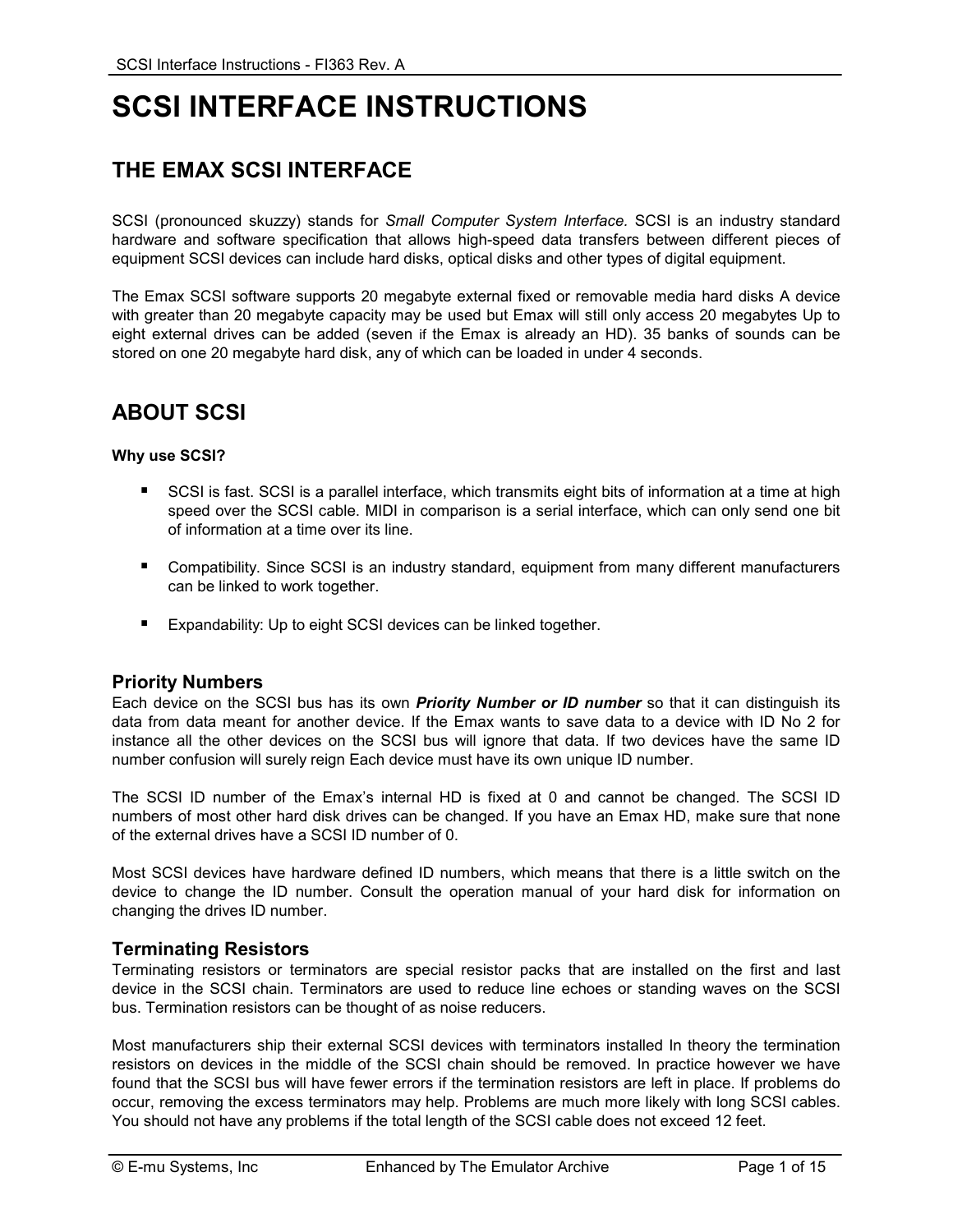### **Types of SCSI Cables**

There are two basic types of SCSI cables in use, which can be identified by their connectors. The two connector types, which are quite different, are: DB25 and 50-pin Centronics. The Emax uses a DB25 type connector. These are the type found most often on the back of personal computers. When buying SCSI extension cables it is important to choose ones with the right type of connectors, since your hard disk may have a Centronics type SCSI connector. When ordering, make sure to get a cable that has all the pins connected Many cables only have some of the pins wired.

 *The types of SCSI cables in use today have either Centronics or the DB25 type connectors.* 



25-pin DB Connector

### **Positioning the Drive**

A hard disk drive generates some audible noise, which may cause problems in a quiet studio environment. If the audio noise is objectionable, you may want to move the drive to another room or closet The maximum SCSI cable length is 12 feet. Exceeding this length may cause problems such as data corruption.

### **Problems with the SCSI Bus**

If you are experiencing data errors using more than one external SCSI device, first attempt to isolate the problem to a particular device or combination of devices Using shorter SCSI cables may help. If you are unable to solve the problem, you should contact your E-mu authorized dealer or service center.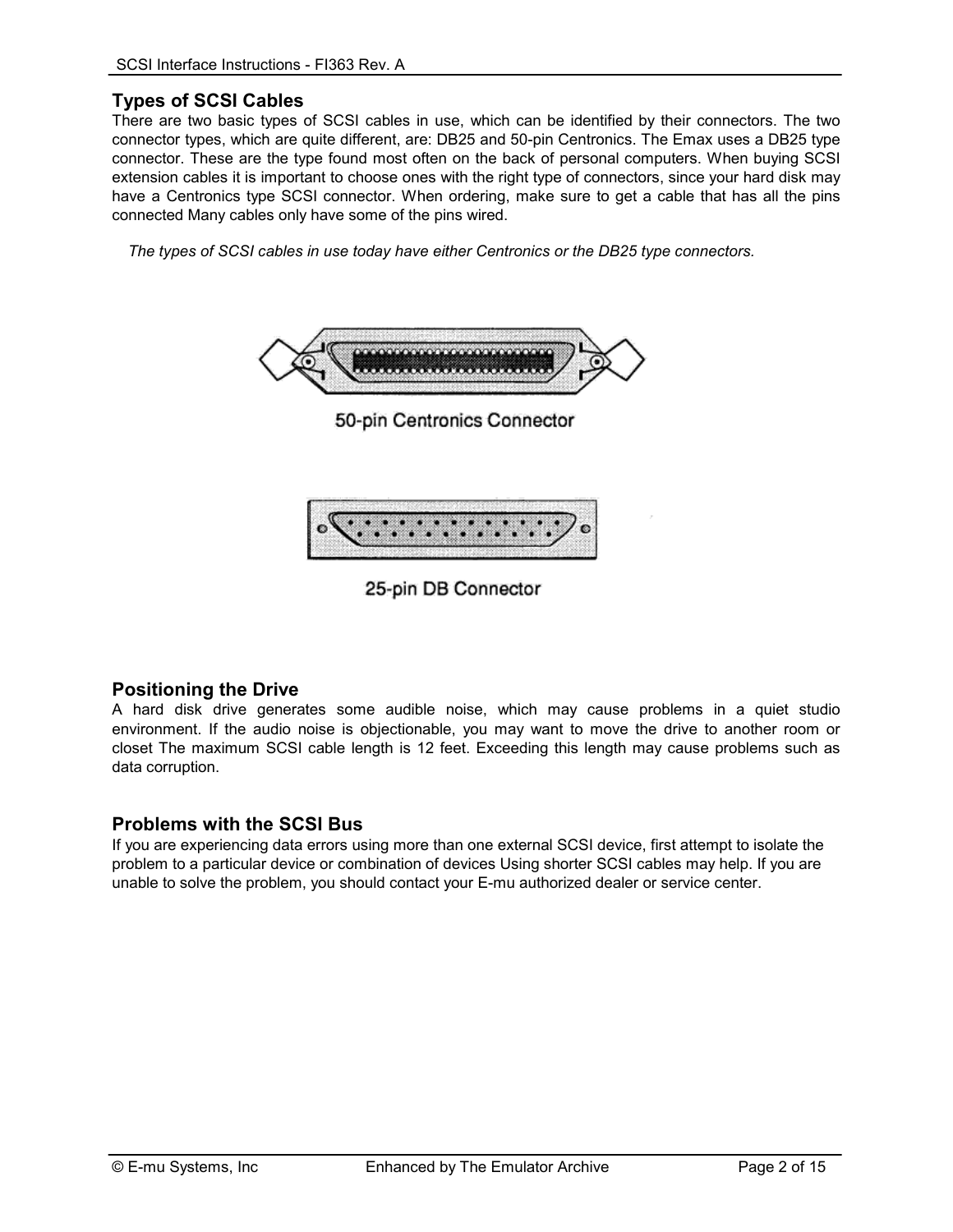## **GETTING THE HARD DISK UP AND RUNNING**

### **WHICH ID NUMBER?**

**Emax HD Owners:** If you have an Emax HD you probably already know that the internal hard disk contains the system software for the Emax. The SCSI ID number of the Emax's internal HD is fixed at 0 and cannot be changed. Therefore you want the external drives to have ID numbers other than 0.



**Regular Emax Owners:** One of the advantages of having a hard disk for the Emax is that the system software can now reside on the hard disk. (The system software is the computer program that runs Emax.) Having the system software on the hard disk eliminates the annoying wait as you move from module to module. The Emax will always look to ID 0 when it wants to access the system software.

Therefore if you do not have an internal HD, you should designate your external hard disk as drive number 0. If you are using an external drive, which has removable media, **DO NOT** designate the removable media drive as drive 0. Choose another ID number or the system may sometimes crash. If you have a non-removable HD and a removal media drive, then the drive with non-removable media should be designated as drive 0. Alternately, the system software could be loaded from floppy disk. This would allow the hard disk to be turned off after loading a bank in order to cut down on ambient noise.

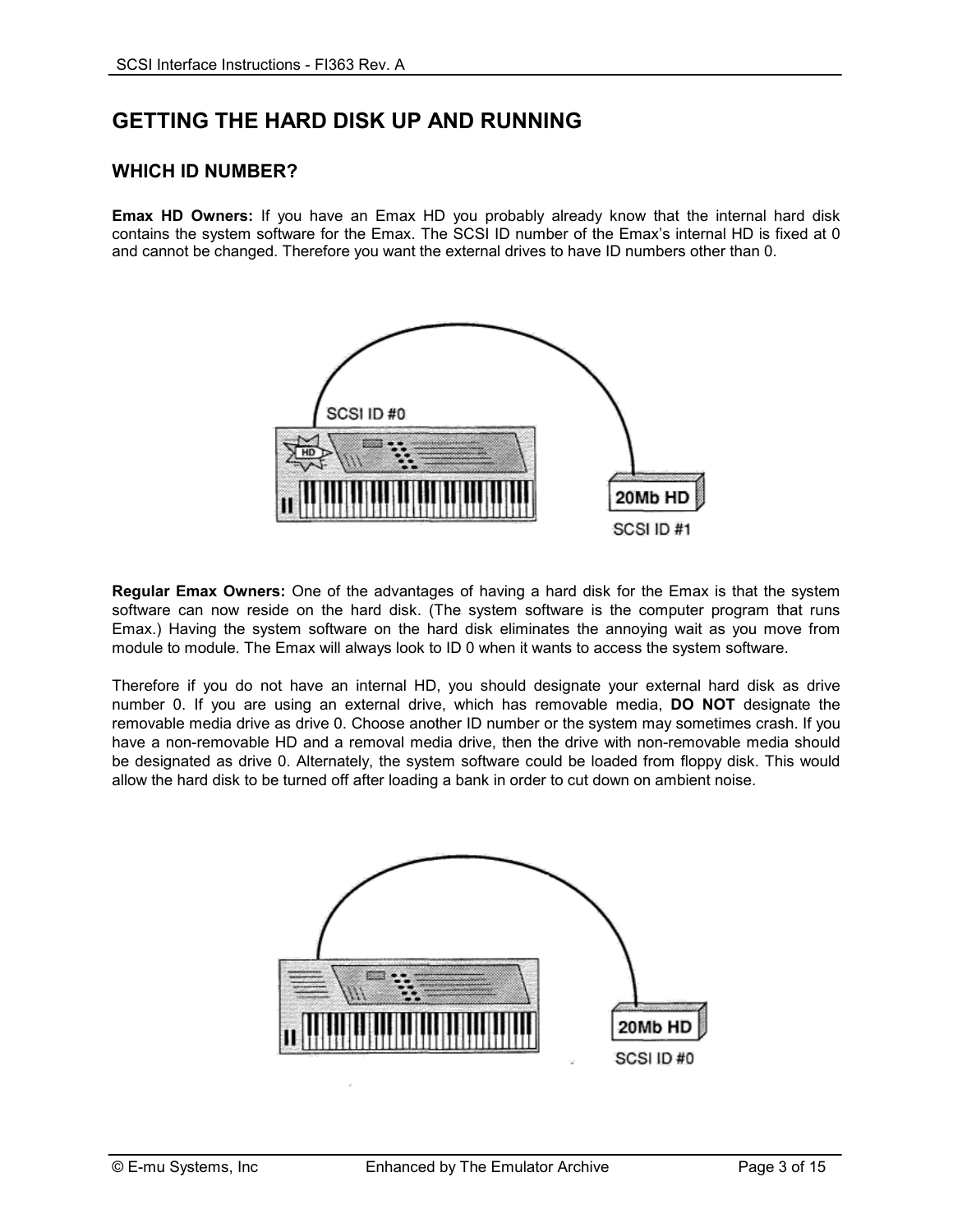## **Starting Up the System**

If the drive is very cold, allow it to warm up to room temperature before applying power.

- 1. Turn on the external drive.
- 2. Wait about five seconds then apply power to the Emax Boot the Emax with the Emax SCSI software disk supplied. The Emax should power up normally. If it does not, check all the connections and try again.

**Note**: If there is no hard disk connected to the Emax, it must be booted from a non-HD software disk.

### **TO SELECT THE HD NUMBER**

- 1. Press and hold the Transpose button.
- 2. While holding the Transpose button, press the number on the numeric keypad corresponding to the ID number of the drive you wish to access.

The display shows:



For example pressing Transpose and then 2, selects HD drive number 2. Drive number 2 stays selected until you change it or until Emax is turned off.

Selecting the correct drive is very Important especially if you have more than one hard disk If the wrong drive is selected, you could accidentally format the wrong drive and erase all your valuable work If you try to load or save from a SCSI ID location on which no HD exists (or isn't turned on) the Emax will display an 'HD Catalog Error".



**Remember:** The Emax HD internal drive is always drive 0 (the default drive).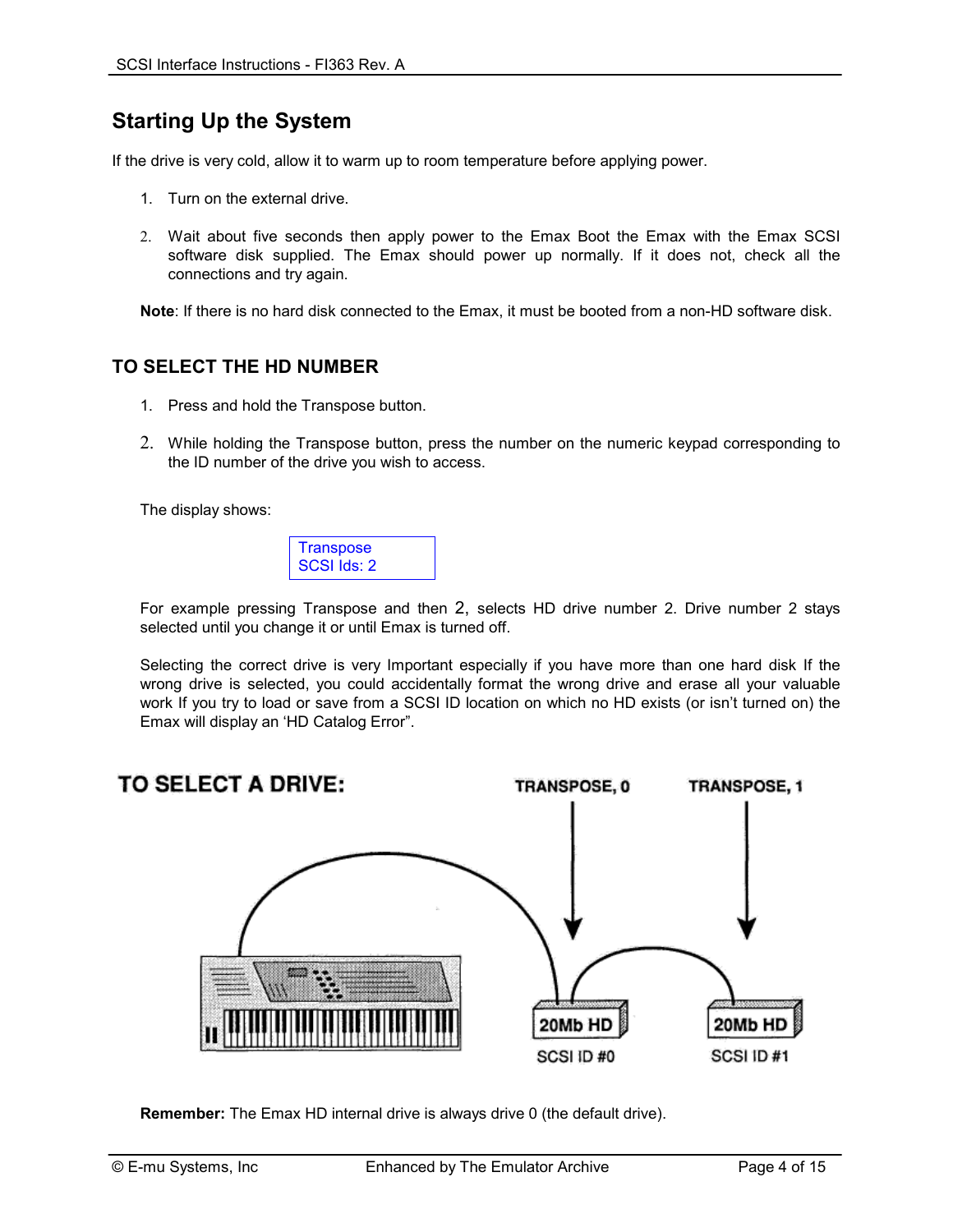### **FORMATTING**

Just as a floppy disk must be formatted in order to receive Emax data, so must the hard disk Formatting, which erases any existing hard disk data, occurs for one of two reasons:

- -The hard disk has never been used previously and must be prepared for operation. However, **NEVER** format a hard disk before first checking whether or not there are existing banks on the hard disk that should be saved to floppy.
- -The hard disk has developed one or more Disk Read Errors making one or more banks unavailable. The error scan has been performed but has either failed to restore the banks or has resulted in slow response time from the hard disk or other problems.

Formatting will re initialize the hard disk and erase any existing banks Hard disk crashes are not frequent occurrences, which may lull you into a false sense of security. However, Murphy's Law dictates that a crash will occur when you have sampled fantastic unique new sounds that aren't backed up so *ALWAYS* maintain floppy disk backups of any banks stored on the hard disk.

### **FORMATTING THE HARD DISK**

First select the hard disk you wish to format (Hold transpose down then press the HD number).

- **Warning:** To avoid confusion; we recommend that you disconnect all external hard disk drives except the one that you are formatting.
	- 1. To format the hard disk, Select **MASTER, Special, 7** and the display says:



If it's not okay to erase memory, press **NO** and copy the Bank contents to disk. Otherwise, press **YES.** The display now says:



2. Move the data slider and change the display to:

| Get Software |  |
|--------------|--|
| From: floppy |  |

3. Press **ENTER** to select the source drive You **MUST** select floppy, since there is no way to change drives from within this submodule The display asks you to insert the source disk in the drive.

Press **ENTER** again The Emax now loads the software into its memory. Then the display says:

Format DESTROYS ALL BANKS! READY?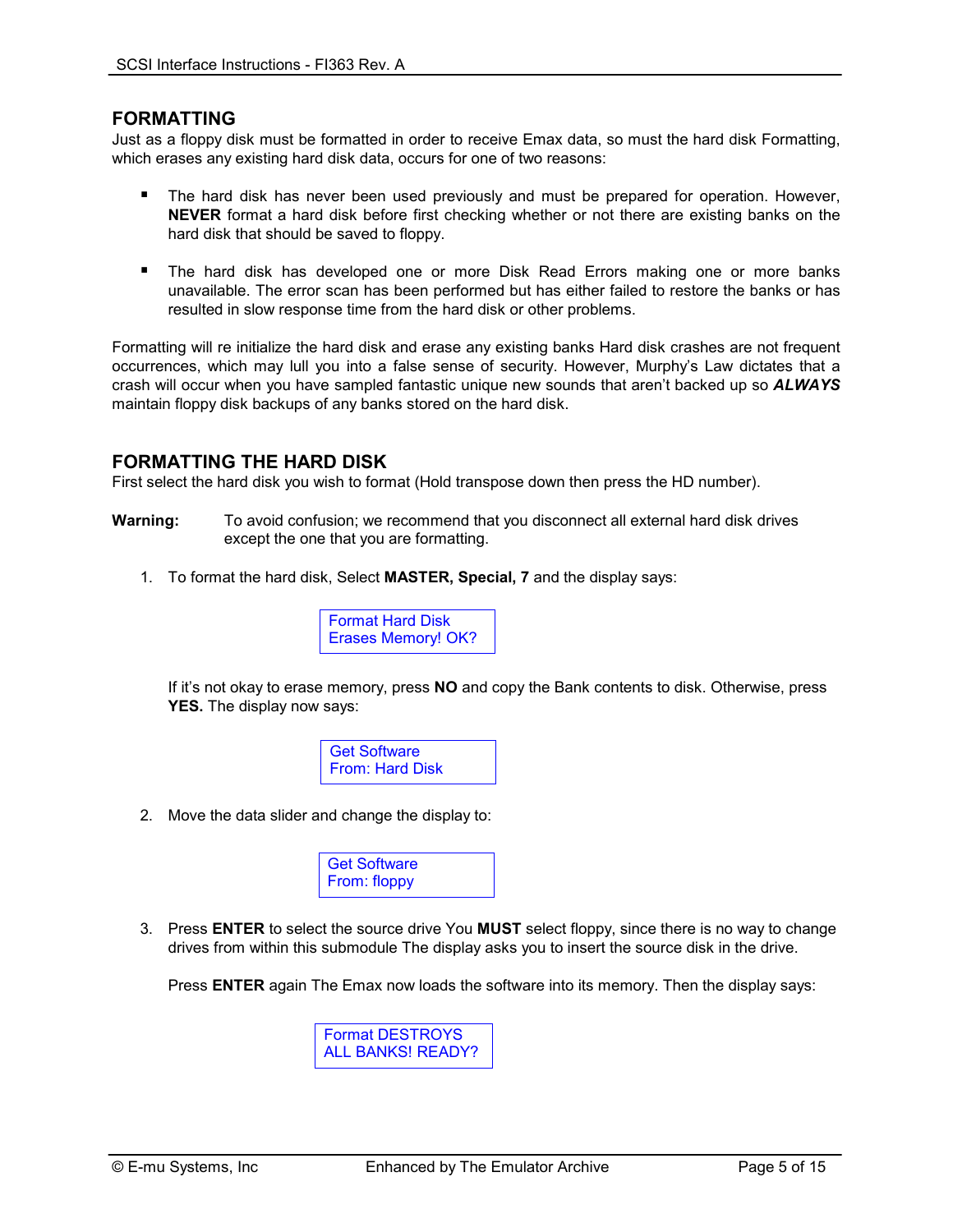Press **YES** to format the hard disk and **NO** or **ENTER** to return to the **MASTER** module. Formatting takes about 5 minutes and leaves you with bank 01 Untitled and banks 02 - 35 as empty banks.

After the drive has been formatted, you can start loading it up with sound banks.

### **SAVING A BANKTOTHE HARD DISK**

1. Activate Preset Management 2; the display says:



- … where "XX" is the bank number and "Name of Bank" is the bank name.
- 2. Use the data slider or the increment/decrement buttons to select the source bank (either hard disk or floppy), and then press **ENTER** to save the bank to disk, or **NO** to return to the module identifier. When the save is complete, Emax will return to the module identifier.

To save a bank to the floppy drive, select bank 00.

**Warning:** When using a removable media external drive, there must be a disk in the drive while saving or a crash could occur.

### **LOADING A BANK FROM THE HARD DISK**

Press the **LOAD BANK** button; the display says: Load Bank, and shows the name and number of the current bank. Use the data slider to scroll through the available hard disk banks. Stop when you find the bank you want and press **ENTER.**

An alternate method of loading a hard disk bank is to press **LOAD BANK**, then simply type in the number of the bank using the numeric keypad.



The display will show the current preset number and name (the cursor will flash underneath the first digit).

To load a bank from the floppy drive, select bank 00.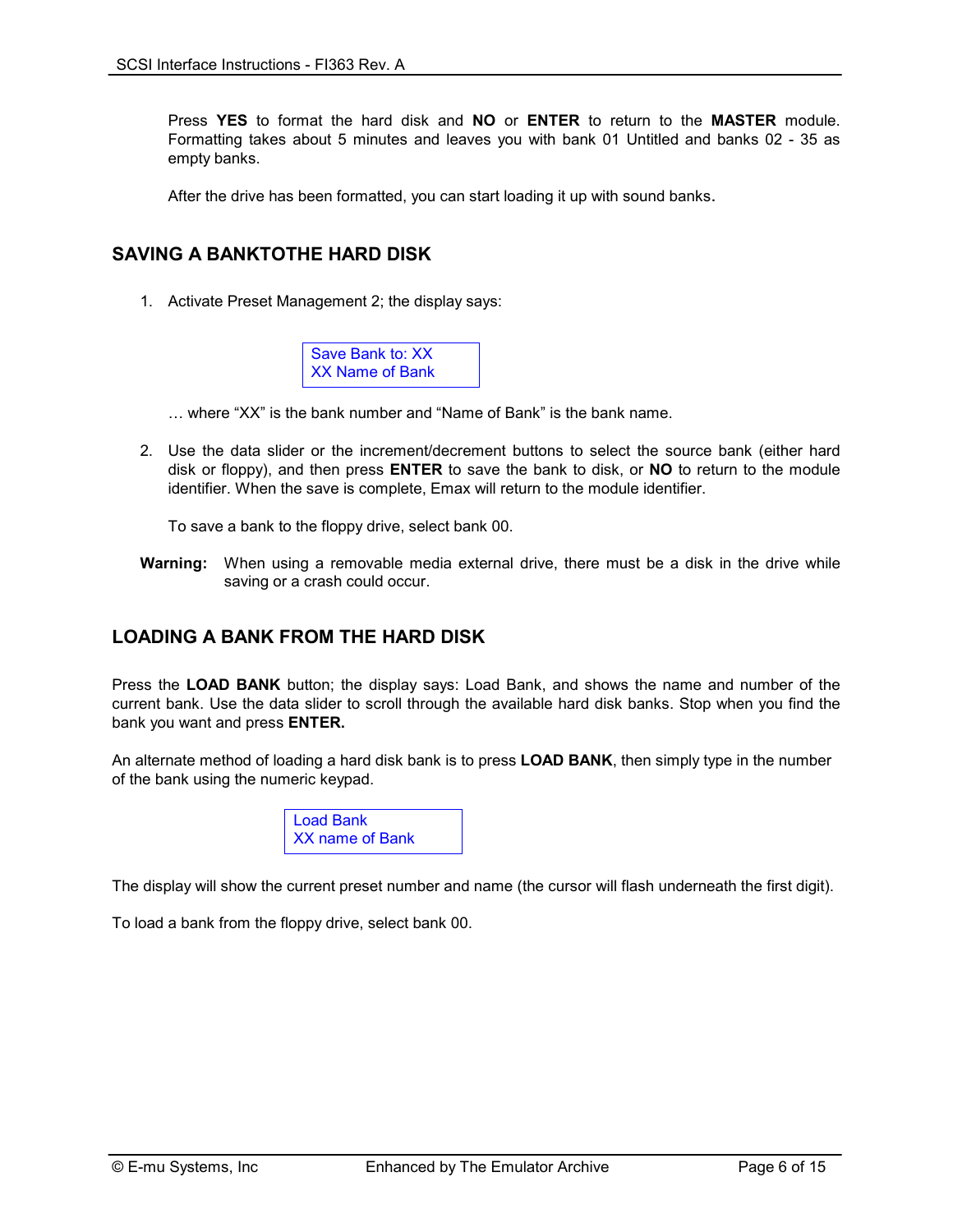### **BACKING UP THE HARD DISK DRIVE**

Backing up your work should by now be a regular practice. Hopefully you won't have to learn the hard way about the importance of backing up. There are several methods of backing up an Emax hard disk. If you only have one hard drive you must back up to floppy disks. To back up to floppy disks, you may use either the **COPY BANK** function or the **BACKUP** and **RESTORE** functions. Use whichever method seems best for the way you work. Keep in mind that backup is far less painful when your backup disks are kept orderly.

If you have more than one hard disk, you can use the Copy HD function **MASTER, Special, 0.** This function allows you to copy the entire contents of one hard disk drive to another. For instance, you may wish to backup your internal HD to a removable media HD.

The following instructions are for using **COPY BANK, BACKUP/RESTORE** and **COPY HD**:

### **Module: MASTER 6 Function: COPY BANK**

### **This function allows you to copy bank(s) one at a time, to the same hard disk or to a floppy.**

To copy a single bank to another hard disk, **LOAD** the bank, then **SAVE** it to the desired HD. To copy all banks from one HD to another, use the **COPY HD** function (**MASTER, Special, 0**).

- **Note:** Copying data to a bank or floppy will erase any data on the floppy disk or bank being copied to. Use the Back Up HD function to back up your library. See **MASTER 8.** 
	- 1. Activate **MASTER 6**. The display says:



2. Copying will erase whatever is in Emax's memory. If that's not okay, press **NO**, save what's in memory to another disk (**PRESET MANAGEMENT 2**), then try copying again. Otherwise, press **YES** and the display will say:

> Copy from Bank XX XX Name of Bank

... where "XX" is the Bank number and "Name of Bank" is the name of the bank.

**Note:** The "Name of Bank" is simply the current preset at the time that the bank was saved.

3. If you are copying from floppy, make sure you put one in the drive. You might as well write protect it, just in case, Use the data slider or increment/decrement keys to select the source bank (either from hard disk or floppy) and press **ENTER**. Emax will load the selected bank into its memory. Then the display will say...

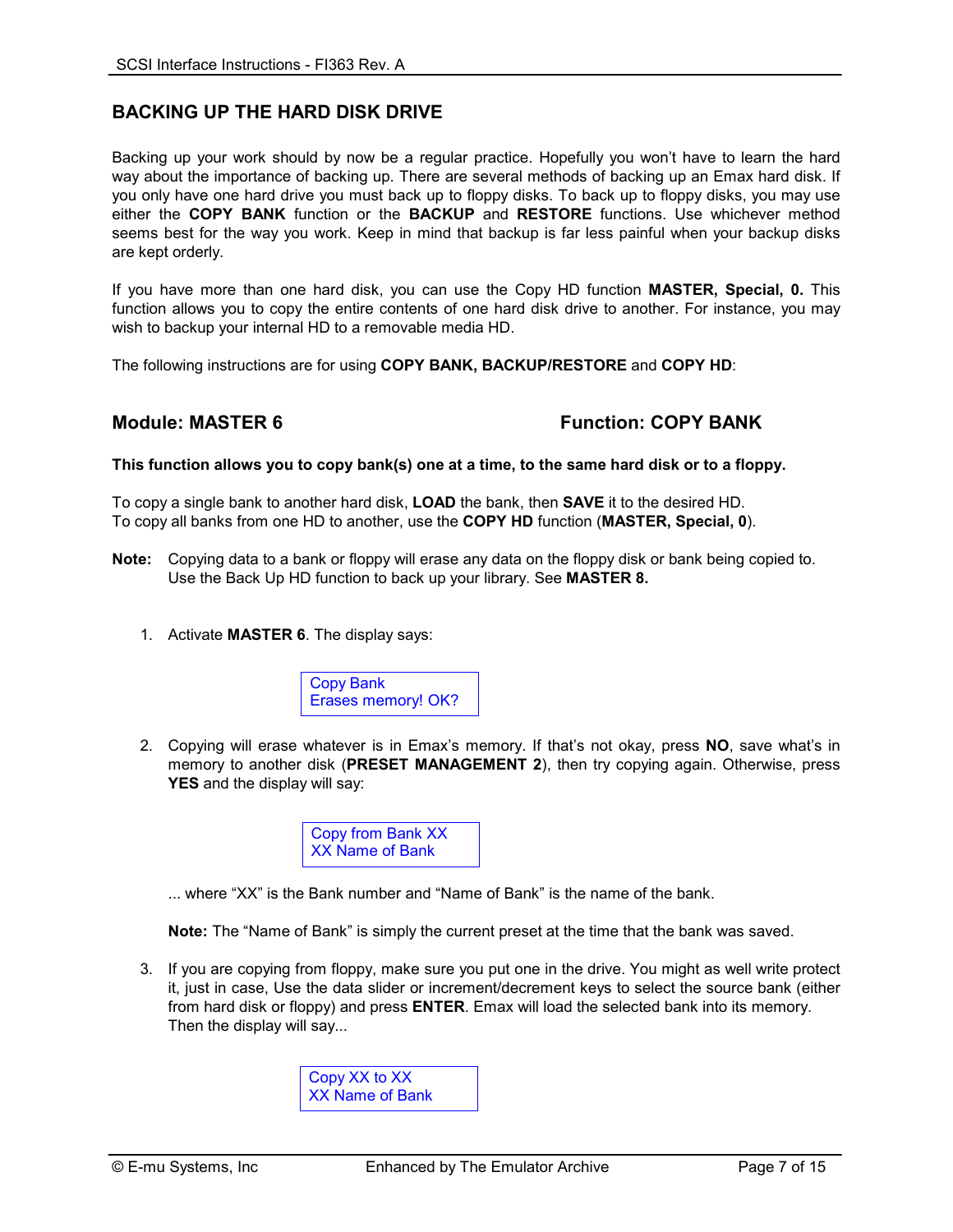- ... where "XX" is the Bank number and "Name of Bank" is the name of the bank.
- 4. Use the data slider or increment/decrement keys to select the destination bank (either hard disk or floppy) and press **ENTER**. If the destination is a floppy disk, make sure that you insert one in the drive and that the disk has been formatted first. The data will then be copied to the destination bank.

After several seconds, the display asks:

| Copy to Another |  |
|-----------------|--|
| Bank? Y/N       |  |

If you want another copy, insert another previously formatted disk (if applicable) and press **YES**. Otherwise, press **NO** to return to the Module Identifier.

### **Module: MASTER 8 The State of State State State State State State State State State State State State State State State State State State State State State State State State State State State State State State State State**

**This module allows you to backup a portion or the entire contents of the hard disk onto floppy diskettes. This function makes backup so easy that you will have no excuse for not backing up all your hard disk banks! Remember, if you would hate to lose it, BACK IT UP.** 

1. **Activate MASTER 8.** The display says:



- 2. If you don't want to lose what you have in the Bank, save it to disk first (see **PRESET MANAGEMENT 2**). Otherwise, press **YES.**
- 3. The display now says:



4. Moving the data slider changes the display to:

| <b>Backup Banks:</b> |  |
|----------------------|--|
| <b>Updated banks</b> |  |

5. Select "All banks" if you want to backup the entire hard disk. Select "Updated banks" if you wish to backup only the banks that have been changed since the last back up.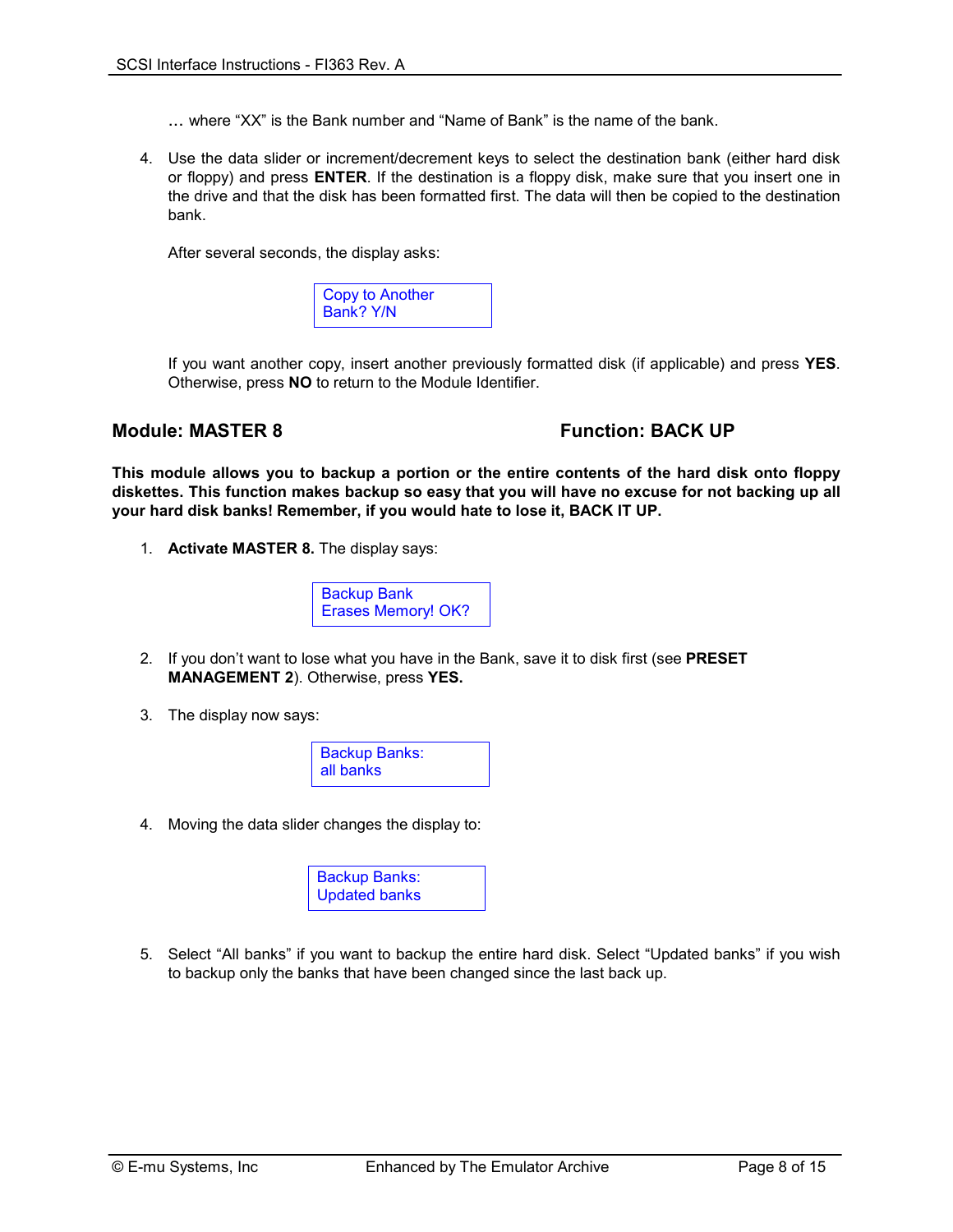6. If you select "All banks", the display will prompt you to:



- 7. Where "XX" is the number of floppy disks needed.
- 8. If you select "Updated banks", the display will prompt you to get the number of formatted disks ready that have changed since the last back-up After pressing **ENTER**, you may scroll through the banks that have been changed with the data slider and update your backup disks as desired Any bank may be skipped during backup Press **MASTER** to exit the function.
- **Hint:** It's a good idea to keep your backup copies in order and labeled so that backup and restore can be performed quickly and easily.

### **Module: MASTER 9 The Contract Example 20 Function: RESTORE**

**This module allows you to easily restore a portion or the entire contents of the hard disk from your floppy backup diskettes.** 

1. Activate **MASTER 9**. The display says:

Restore Bank: Erases memory! OK?

If you don't want to lose what you have in the Bank, save it to disk first (see **PRESET MANAGEMENT 2**). Otherwise, press **YES**.

 The display now instructs you to "Insert the Floppy". Insert the floppy disk with the bank that you wish to restore and press **ENTER** to begin.

2. The display says: Loading Bank... and loads the floppy bank. After the disk has been loaded, the display shows the name of the bank just loaded and allows you to select the destination hard disk bank with the slider.

For example, in restoring the Arco Strings bank, the display says:

Arco Strings To 01 Arco Strings

 Bank loaded from floppy Destination bank selected with slider

Any bank may be skipped during restore. Press **MASTER** to exit the function.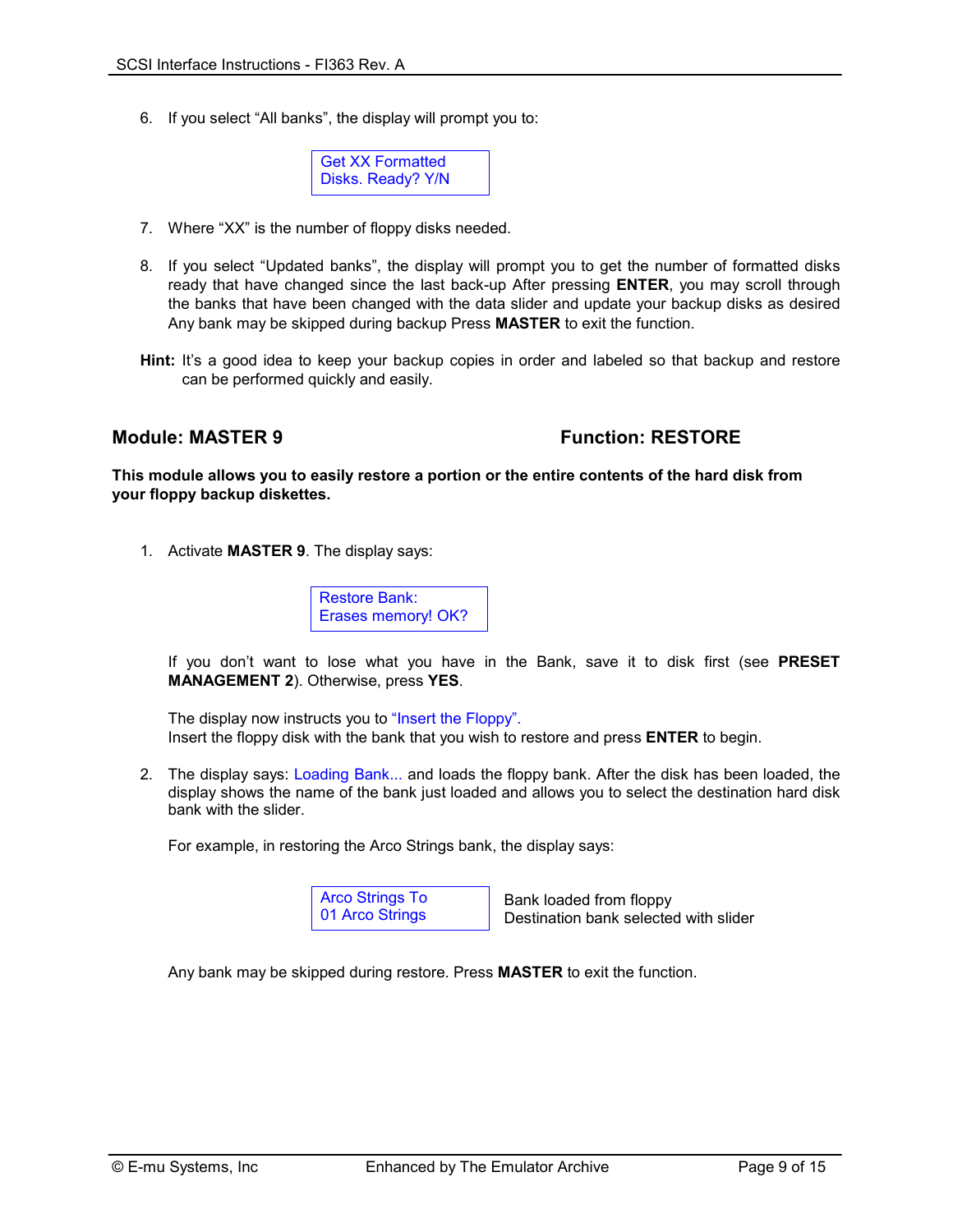### Module: MASTER, Special, 0 Function: COPY HD

**This function allows you to easily copy the entire contents of one hard disk to another.** 

1. Activate **MASTER, Special, 0.** The display says:



Press **YES** if you don't mind erasing the internal RAM and want to continue. Press **NO** to return to the module identifier. The display shows:



Where "X" is the hard disk drive number that you want to copy.

2. Use the data slider to select the drive number, then press **ENTER**. The display shows:



Where "Y" is the hard disk drive number that you want to write over.

3. Use the data slider to select the destination drive number, then press **ENTER**. The display now shows:

| Copy DX to DY |  |
|---------------|--|
| Copying HD    |  |

The copy procedure takes several minutes, then Emax returns to the module identifier.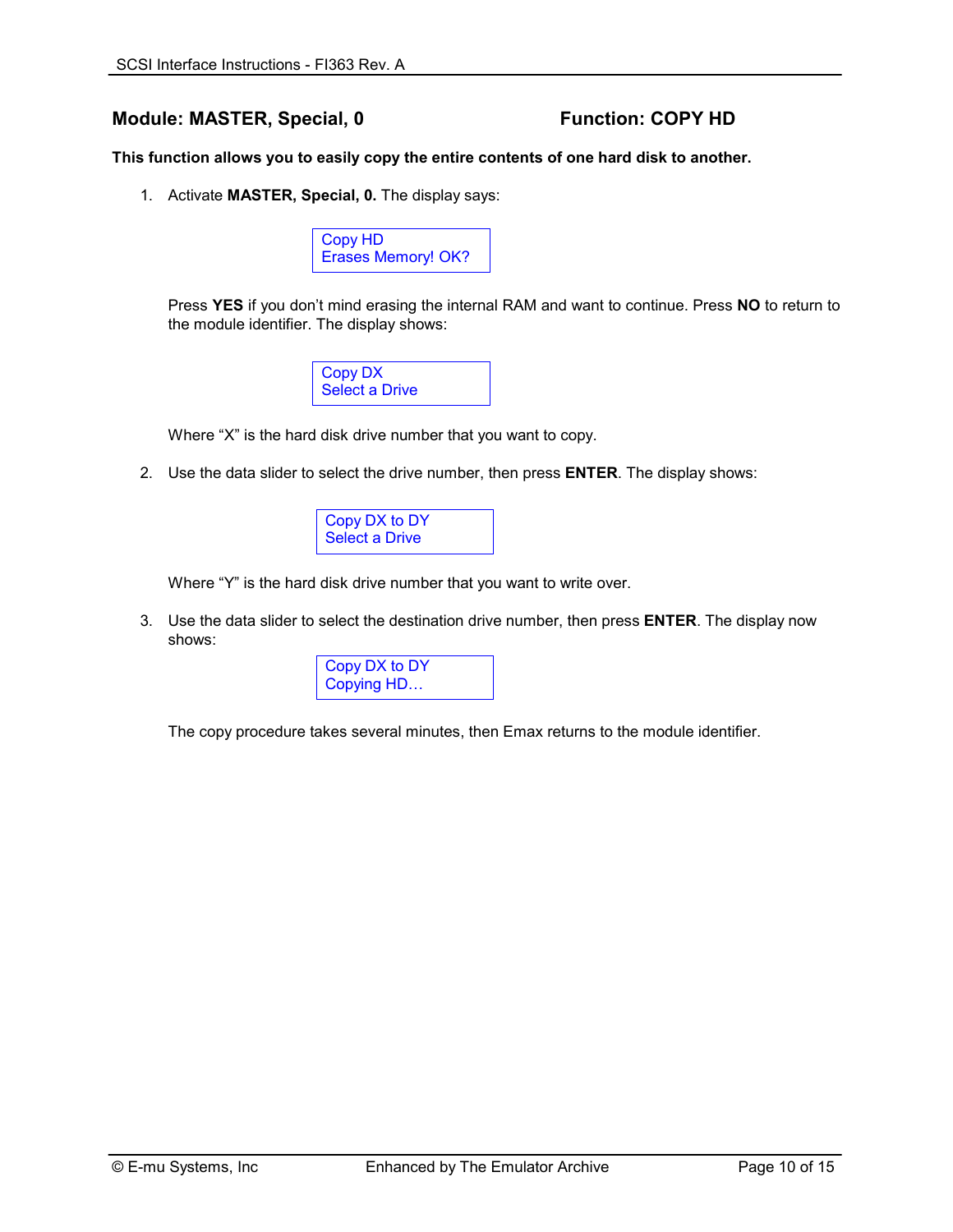## **OTHER SOFTWARE CHANGES**

### **Module: MASTER 5 Function: FORMAT DISK**

**Before a new floppy disk can record (store) any data, It first must be told how to record this data (called formatting the disk). Run the following formatting procedure on any new floppy disk, or on "recycled" disks previously used with other systems (such as home computers) since these will not be formatted correctly for the Emax.** 

**Formatting not only formats the disk, but also writes Emax's operating system (the software that tells the system how to operate).** 

**Note: Formatting a disk that already contains data will "bulk erase" any data on the disk being formatted. Always check that disks are either blank, or contain nothing you want to save, before formatting. A disk need only be formatted once unless you want to use the "bulk erase" aspect of formatting.** 

**Use only 3.5" double-sided, double-density (DSDD) disks. Avoid bargain disks.** 

1. With a formatted disk already in the drive, activate **MASTER 5.** The display says:



If you don't want to lose what you have in the Bank, save it to disk first (see **PRESET MANAGEMENT 2**). Otherwise, press **YES**.

2. The display says:



Moving the data slider changes the display to:



3. If you choose floppy, the display says:



Check that a formatted Emax disk with the latest software is in the drive If not, insert one. To prevent any embarrassing errors write-protect the disk (**GENERAL INSTRUCTIONS 4**)

Press **ENTER.** There will be a short wait while Emax loads the formatting software. If you choose hard disk, Emax loads the formatting software from the hard disk.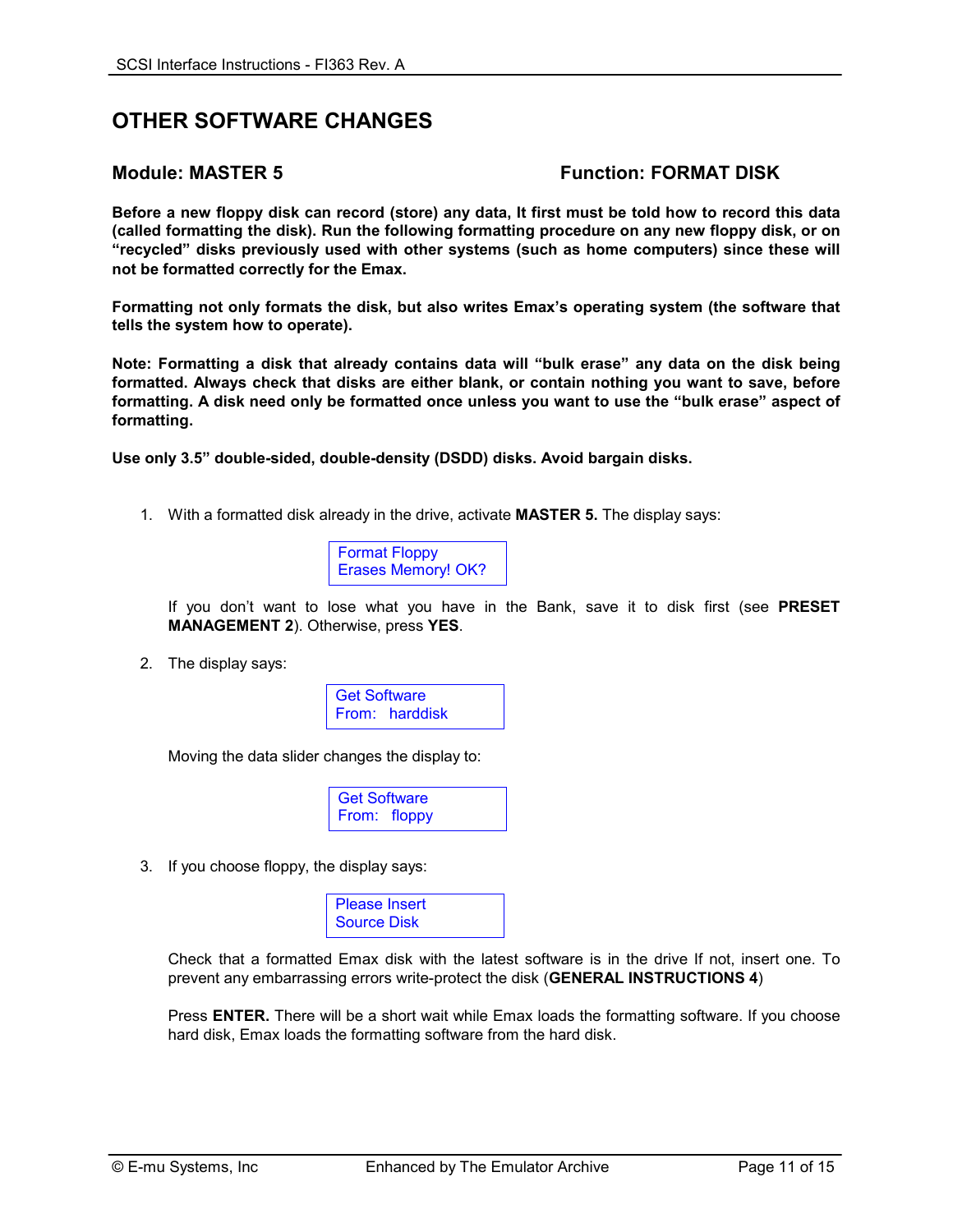4. The display now says:

| Pls Insert Disk |  |
|-----------------|--|
| To Be Formatted |  |

Remove the source disk and insert the disk to be formatted, then press **ENTER**. The display will say:



Formatting takes just enough time that you can get a drink of water or do a couple of sit-ups. After formatting is complete, the display asks:



To format another disk, remove the newly formatted disk from the drive, insert the next disk to be formatted in the drive, then press **YES**. Otherwise, press **NO**, whereupon the display returns to the Module Identifier.

### **Module: MASTER 0 CONSUMING PROPERTY CONSUMING PECIAL PROPERTY OF SPECIAL**

**This module holds some seldom-used,** but **extremely useful, functions.** 

1. Activate **MASTER 0.** The display says:



### **1 Copy Software**

 The Emax operating system deals with such tasks as disk transfers, memory management, and so on. Occasionally E-mu enhances the operating system. Each version of the operating system is numbered, as indicated when you move the data slider all the way to the top while in Special. As newer versions are introduced, use this function to copy the new software on to disks containing the old software. Everything else on the old disk - Samples, Presets, Sequences, and so on - remains unchanged.

1. Upon selecting Copy Software, the display says:



 If it's not okay to erase memory, press **NO** and copy the bank contents to disk. Otherwise, press  **YES.**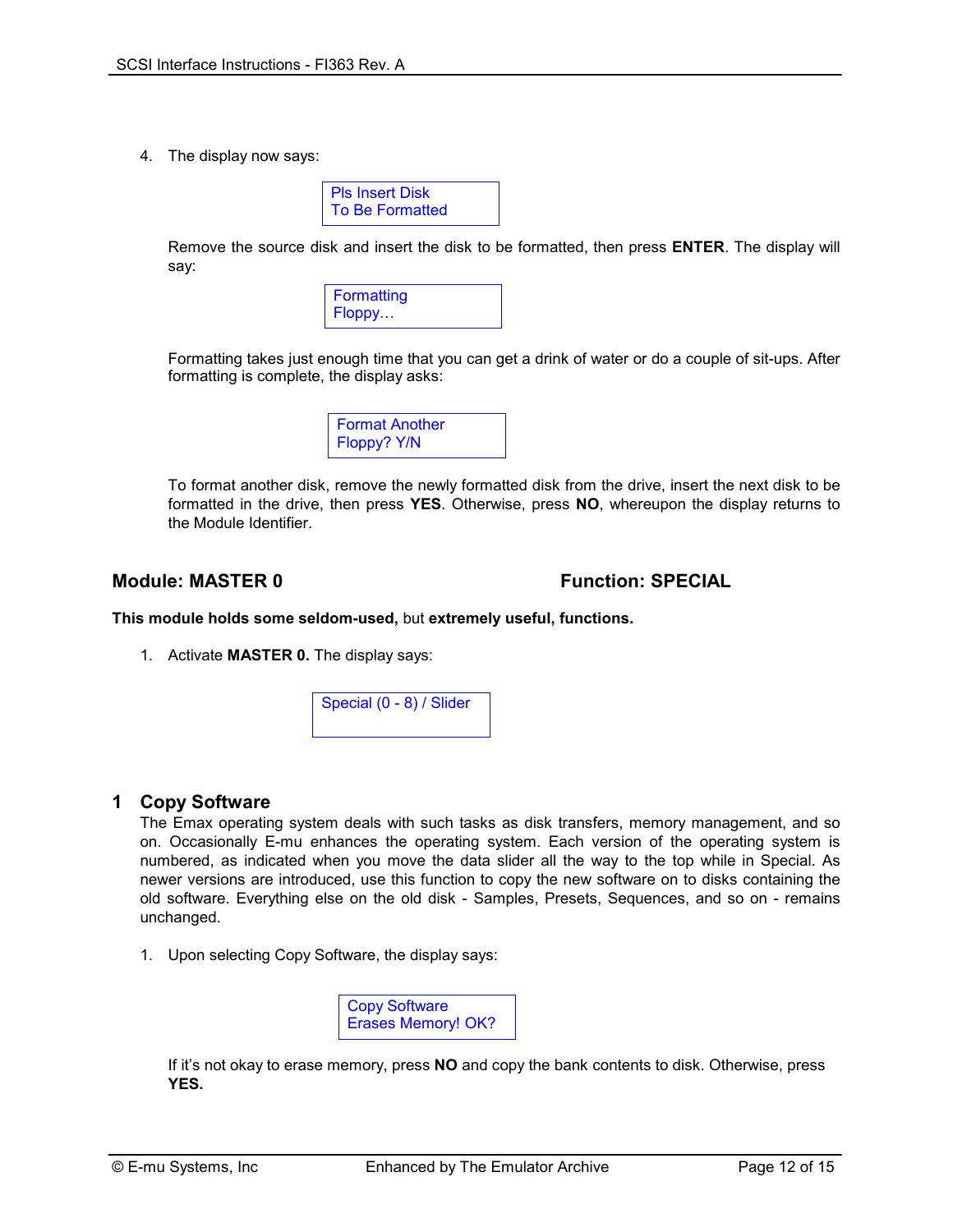The display now says:

Copy Software From: hard disk

2. Moving the data slider changes the display to:



Insert the source disk (the one with the new software) in the drive if you are copying from floppy.

- 3. Press **ENTER** to select the source drive. This clears the bank and loads the operating system software into Emax. The display will say: Loading software.
- 4. If hard disk is selected, then the destination is automatically assumed to be the floppy disk. The display will read:



Insert the destination diskette and press **YES** to copy the software.

5. If diskette is selected, the display says:



6. Moving the data slider changes the display to:



Insert the destination floppy disk (if applicable) and press **ENTER** to initiate the transfer. After copying the software to a floppy you have the option of copying the software onto another disk (insert the disk then press **YES**) or exit back to the Module Identifier (press **NO**).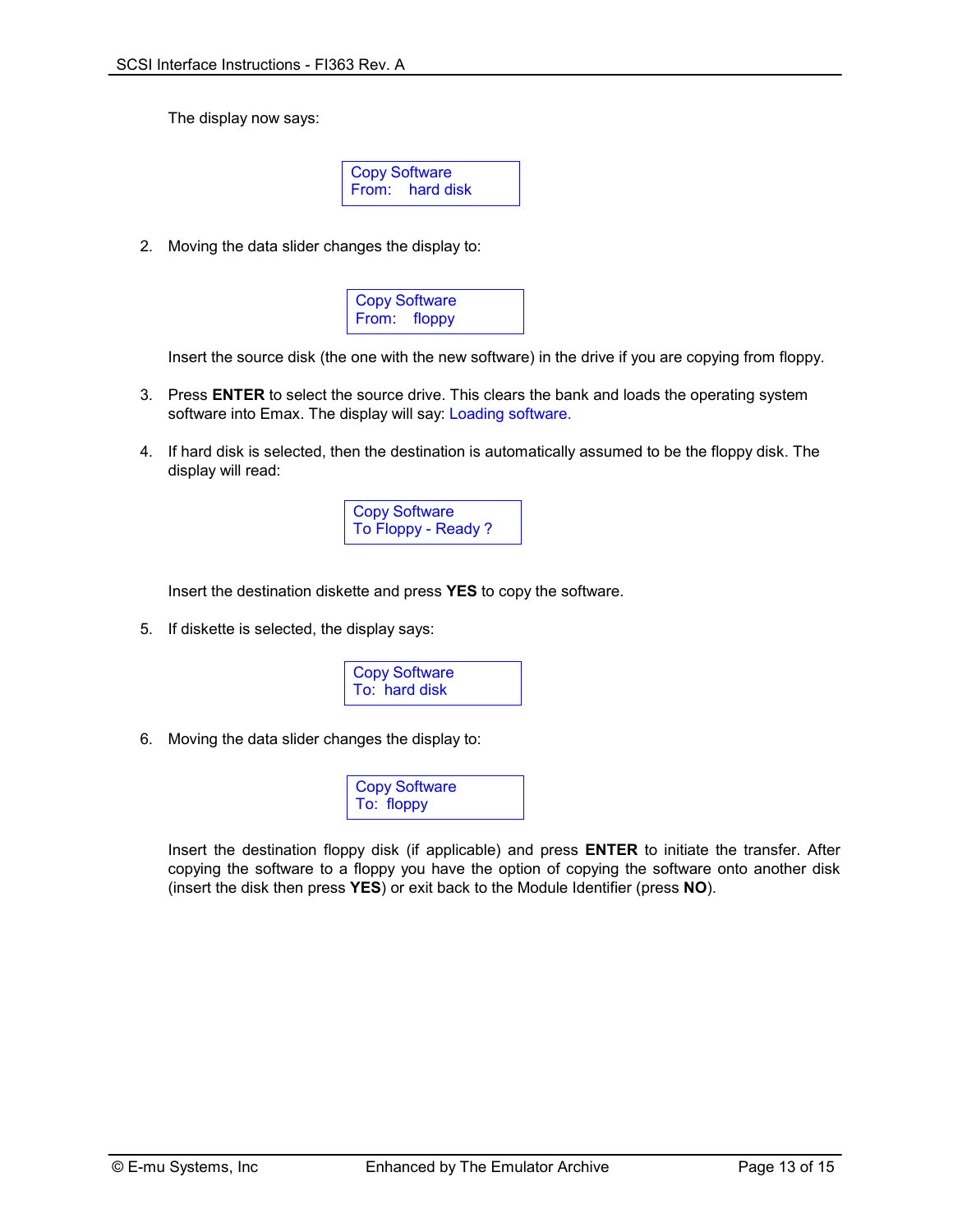### **8 ScanHD**

 The hard disk scan is used when the hard disk has developed one or more Disk Read Errors making one or more banks unavailable, or making the operating system unavailable resulting in failure to boot from the hard disk.

To run a HD error scan:

1. Everything should already be backed up on floppy disk. What!? You haven't backed it up? Well you had better do it now (if it's not too late).

Select Special 8 and the display says:

Scan Hard Disk Erases Memory! OK?

(The memory in question is the Emax's internal RAM, not the HD.)

2. Press **YES** to begin scan or **NO** to return to the **MASTER** module.

If you press **YES,** the display says:



3. The hard disk scans itself for defects. This takes a few minutes and if all is well after the scan, the display will read:



4. Press **ENTER** to return to the module identifier If one or more hard disk defects were found, the display will read:

> Defects Were Found In XX Bankname

where "XX Bankname" is the name and number of the damaged hard disk bank.